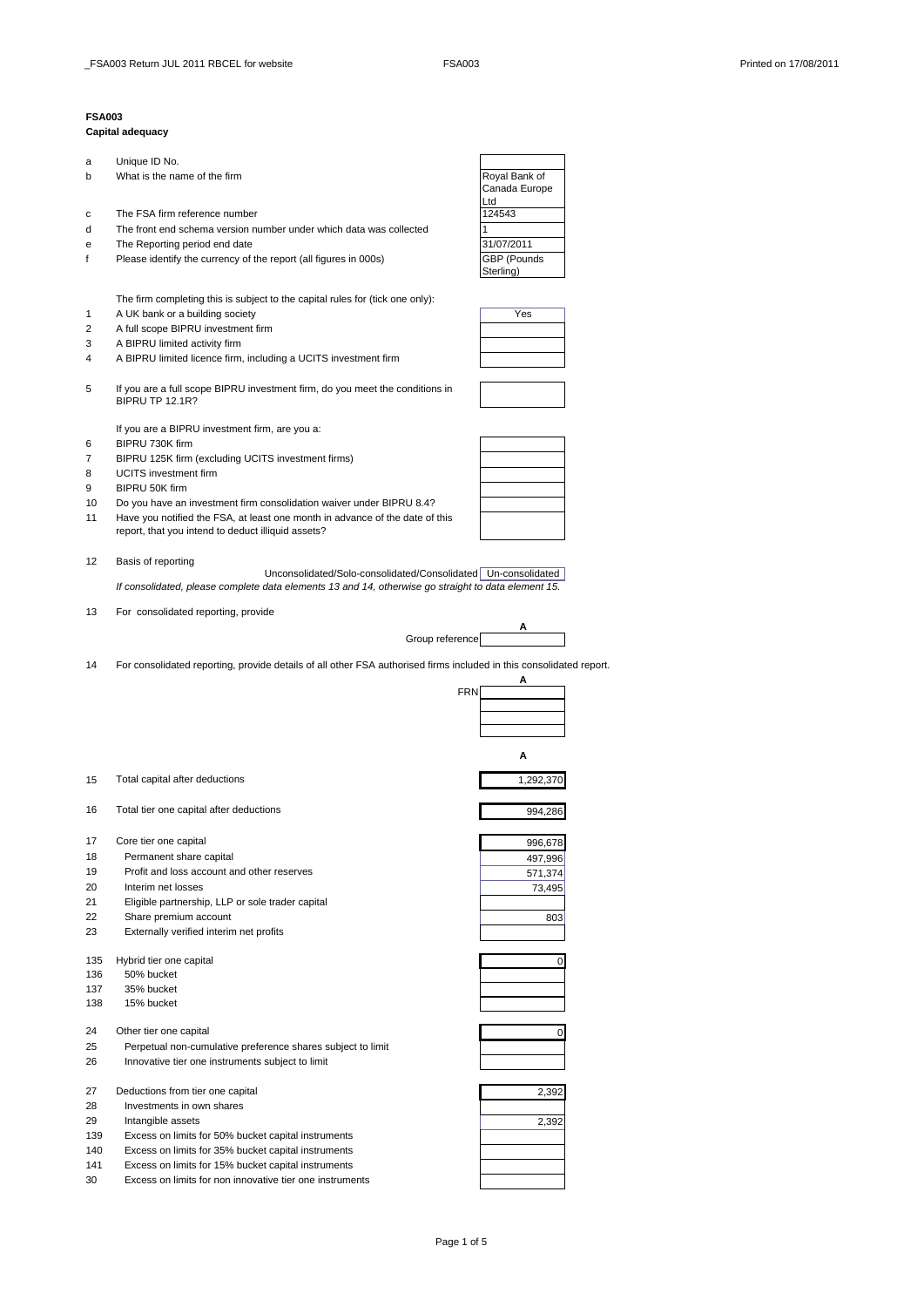- 31 Excess on limits for innovative tier one instruments
- 32 Excess of drawings over profits for partnerships, LLPs or sole traders
- 33 Net losses on equities held in the available-for-sale financial asset category
- 34 Material holdings
- 35 Total tier two capital after deductions 298,084

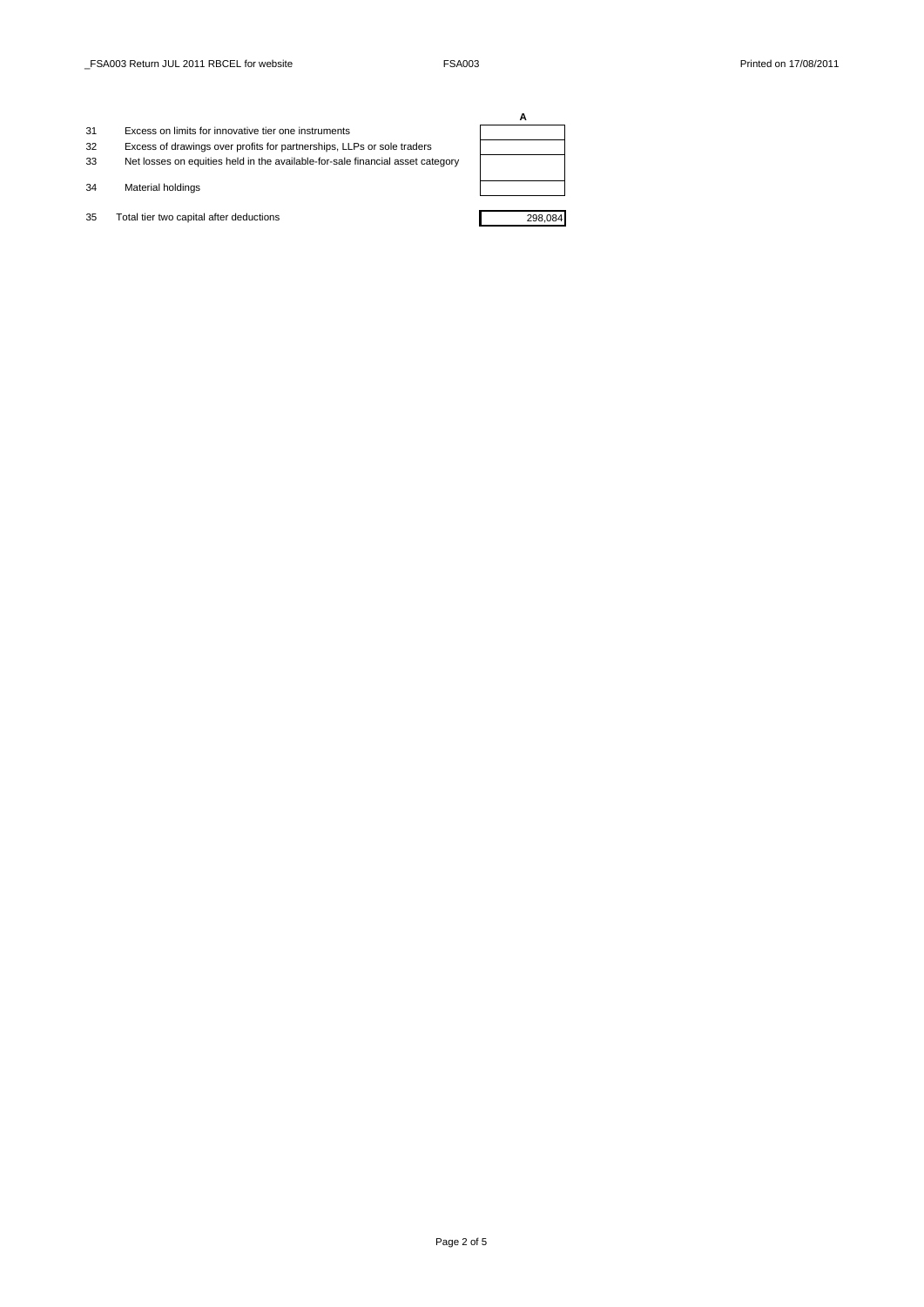|    |                                                                                    | Α         |
|----|------------------------------------------------------------------------------------|-----------|
| 36 | Upper tier two capital                                                             | 0         |
| 37 | Excess on limits for tier one capital transferred to upper tier two capital        |           |
| 38 | Upper tier two capital instruments                                                 |           |
| 39 | <b>Revaluation reserve</b>                                                         |           |
| 40 | General/collective provisions                                                      |           |
| 41 | Surplus provisions                                                                 |           |
|    |                                                                                    |           |
| 42 | Lower tier two capital                                                             | 298,084   |
| 43 | Lower tier two capital instruments                                                 | 298,084   |
| 44 | Excess on limits for lower tier two capital                                        | 0         |
|    |                                                                                    |           |
| 45 | Deductions from tier two capital                                                   | 0         |
| 46 | Excess on limits for tier two capital                                              |           |
| 47 | Other deductions from tier two capital                                             |           |
|    |                                                                                    |           |
| 48 | Deductions from total of tiers one and two capital                                 | 0         |
| 49 | Material holdings                                                                  |           |
| 50 | Expected loss amounts and other negative amounts                                   |           |
| 51 | Securitisation positions                                                           |           |
| 52 | Qualifying holdings                                                                |           |
| 53 | <b>Contingent liabilities</b>                                                      |           |
| 54 | Reciprocal cross-holdings                                                          |           |
| 55 |                                                                                    | 0         |
|    | Investments that are not material holdings or qualifying holdings                  |           |
| 56 | Connected lending of a capital nature                                              |           |
|    |                                                                                    |           |
| 57 | Total tier one capital plus tier two capital after deductions                      | 1,292,370 |
|    |                                                                                    |           |
| 58 | Total tier three capital                                                           | 0         |
| 59 | Excess on limits for total tier two capital transferred to tier three capital      | 0         |
| 60 | Short term subordinated debt                                                       |           |
| 61 | Net interim trading book profit and loss                                           | 0         |
| 62 | Excess on limit for tier three capital                                             |           |
| 63 | Unused but eligible tier three capital (memo)                                      |           |
|    |                                                                                    | 0         |
| 64 | Total capital before deductions                                                    |           |
|    |                                                                                    | 1,292,370 |
| 65 | Deductions from total capital                                                      | 0         |
| 66 | Excess trading book position                                                       |           |
| 67 | <b>Illiquid assets</b>                                                             |           |
| 68 | Free deliveries                                                                    |           |
|    |                                                                                    |           |
|    |                                                                                    |           |
| 69 | Base capital resources requirement                                                 | 4,370     |
| 70 |                                                                                    |           |
|    | Total variable capital requirement                                                 | 546,886   |
| 71 | Variable capital requirement for UK banks and building societies                   | 546,886   |
| 72 | Variable capital requirement for full scope BIPRU investment firms                 |           |
| 73 | Variable capital requirement for BIPRU limited activity firms                      |           |
| 74 | Variable capital requirement for BIPRU limited licence firms                       |           |
| 75 | Variable capital requirement for UCITS investment firms                            |           |
|    |                                                                                    |           |
| 76 | Variable capital requirements to be met from tier one and tier two capital         | 339,116   |
|    |                                                                                    |           |
| 77 | Total credit risk capital component                                                | 103,275   |
| 78 | Credit risk for firms not calculated under BIPRU 3 or 4 for UK consolidation group |           |
|    | reporting                                                                          |           |
| 79 | Credit risk capital requirements under the standardised approach                   | 103,275   |
| 80 | Credit risk capital requirements under the IRB approach                            |           |
| 81 | Under foundation IRB approach                                                      |           |
| 82 | Retail IRB                                                                         |           |
| 83 | Under advanced IRB approach                                                        |           |
|    | Other IRB exposures classes                                                        |           |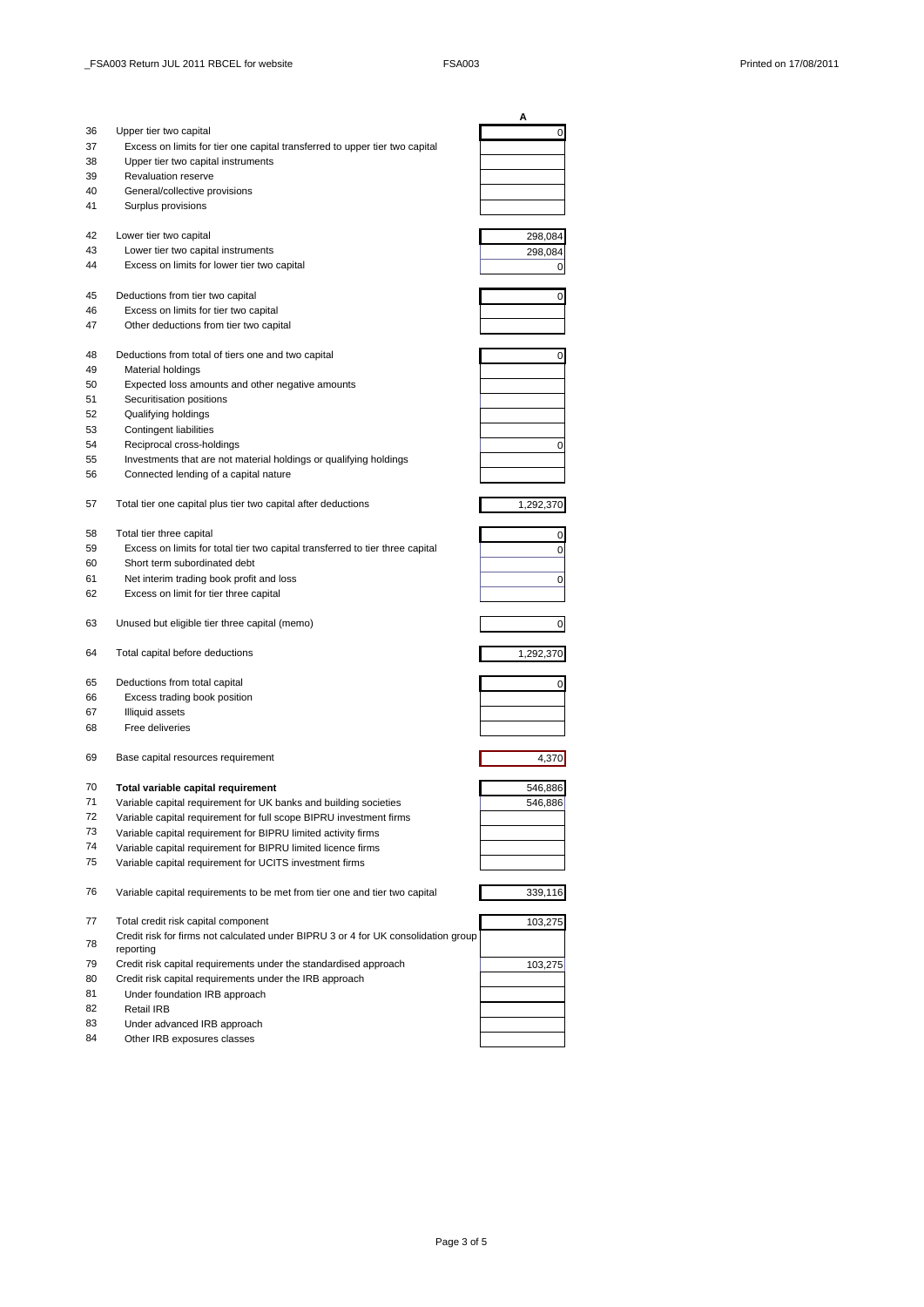|            |                                                                                    | Α              |
|------------|------------------------------------------------------------------------------------|----------------|
| 85         | Total operational risk capital requirement                                         | 59,003         |
| 86         | Operational risk for firms not calculated under BIPRU 6 for UK consolidation       |                |
| 87         | group reporting<br>Operational risk basic indicator approach                       | 59,003         |
| 88         | Operational risk standardised/alternative standardised approaches                  |                |
| 89         | Operational risk advanced measurement approaches                                   |                |
|            |                                                                                    |                |
| 90         | Reduction in operational risk capital requirement under BIPRU TP 12.1              |                |
|            |                                                                                    |                |
| 91         | Counterparty risk capital component                                                | 176,838        |
|            |                                                                                    |                |
| 92         | Capital requirements for which tier three capital may be used                      | 207,769        |
| 93         | Total market risk capital requirement                                              | 207,769        |
|            | Market risk capital requirement for firms not calculated under BIPRU 7 for UK      |                |
| 94         | consolidation group reporting                                                      |                |
| 95         | Position, foreign exchange and commodity risks under standardised approaches       | 207,769        |
|            | (TSA)                                                                              |                |
| 96<br>97   | Interest rate PRR                                                                  | 202,007        |
| 98         | <b>Equity PRR</b><br><b>Commodity PRR</b>                                          | 351<br>1,454   |
| 99         | Foreign currency PRR                                                               | 2,334          |
| 100        | <b>CIU PRR</b>                                                                     | 1,623          |
| 101        | Other PRR                                                                          |                |
| 102        | Position, foreign exchange and commodity risks under internal models (IM)          |                |
|            |                                                                                    |                |
| 103        | Concentration risk capital component                                               | $\overline{0}$ |
| 104        | Fixed overhead requirement                                                         |                |
|            |                                                                                    |                |
| 105        | Capital resources requirement arising from capital floors                          |                |
| 106        | Surplus (+) / Deficit (-) of own funds                                             | 745,484        |
| 107        | Solvency ratio (%)                                                                 | 236.31         |
| 108        | Individual Capital Guidance - total capital resources                              |                |
| 109<br>142 | Individual Capital Guidance - general purpose capital                              |                |
| 143        | Capital Planning Buffer<br>Draw down of Capital Planning Buffer                    |                |
| 110        | Surplus/(deficit) total capital over ICG                                           |                |
| 111        | Surplus/(deficit) general purposes capital over ICG                                |                |
| 144        | Surplus/(deficit) total capital over ICG and Capital Planning Buffer               |                |
| 145        | Surplus/(deficit) general purposes capital over ICG and Capital Planning Buffer    |                |
|            |                                                                                    |                |
|            | <b>MEMORANDUM ITEMS</b>                                                            |                |
| 112        | Value of portfolio under management - UCITS investment firms                       |                |
|            | <b>Prudential filters</b>                                                          |                |
| 113        | Unrealised gains on available-for-sale assets                                      | 890            |
| 114        | Unrealised gains (losses) on investment properties                                 | 0              |
| 115        | Unrealised gains (losses) on land and buildings                                    | 0              |
| 116        | Unrealised gains (losses) on debt instruments held in the available for sale       | 3219           |
| 117        | category<br>Unrealised gains (losses) on cash flow hedges of financial instruments | 0              |
| 118        | Unrealised gains (losses) on fair value financial liabilities                      | 0              |
| 119        | Defined benefit asset (liability)                                                  | $-3600$        |
| 120        | Deficit reduction amount if used                                                   | 0              |
| 121        | Deferred acquisition costs (deferred income) (DACs/DIRs)                           | $\mathbf 0$    |
|            | <b>Minority interests</b>                                                          |                |
| 122        | Minority interests included within capital resources                               |                |
| 123        | of which: innovative tier one instruments                                          |                |
|            |                                                                                    |                |
|            | <b>Profits</b>                                                                     |                |
| 124        | Profits not externally verified at the reporting date but subsequently verified    |                |
| 125        | Total capital after deductions after profits have been externally verified         |                |

**Allocation of deductions between tier one and two capital** 126 Material insurance holdings excluded from allocation

- 127 Allocated to tier one capital
- 



| 126 | Material insurance holdings excluded from allocation |  |
|-----|------------------------------------------------------|--|
| 127 | Allocated to tier one capital                        |  |
| 128 | Allocated to tier two capital                        |  |
|     |                                                      |  |